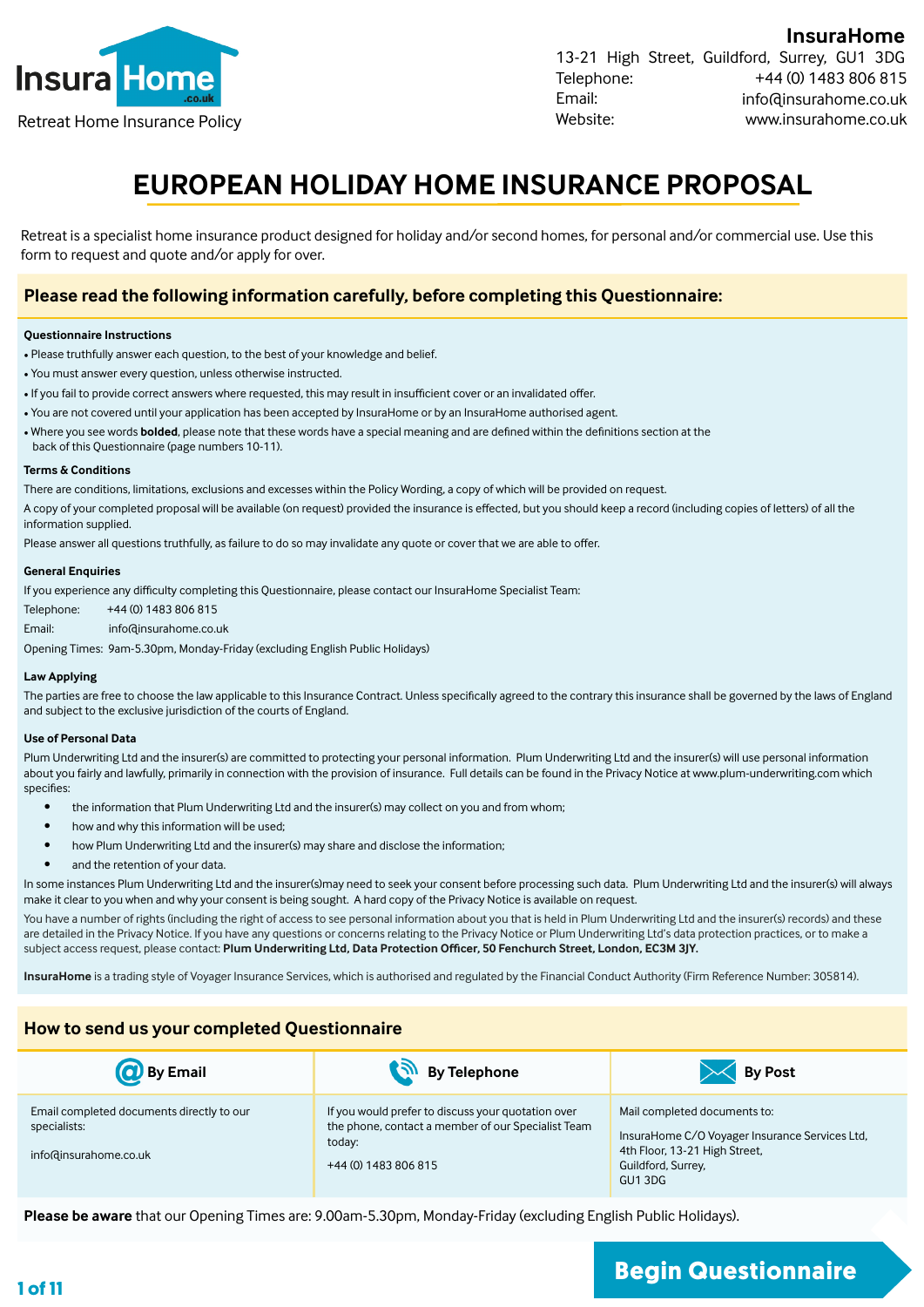## **1. Declaration Statements**

Please read the following statements carefully and answer truthfully, as failure to do so will result in an invalid quote, if one is supplied.

| <b>Declaration Statements</b> please tick one box only per line                                                                                                      | <b>AGREE</b> | <b>DISAGREE</b> |
|----------------------------------------------------------------------------------------------------------------------------------------------------------------------|--------------|-----------------|
| You or any other persons living with you have never been convicted of, or charged with, any offence (other<br>than motoring offences or spent convictions)           |              |                 |
| You or any other persons living with you have never been made bankrupt or entered into a bad debt<br>arrangement with creditors                                      |              |                 |
| You or any other persons living with you have never had insurance cancelled, refused, declined or voided, or<br>had any special terms imposed                        |              |                 |
| The holiday home is built of brick, stone or concrete, and roofed with slate, tile or concrete                                                                       |              |                 |
| The <b>holiday home</b> is in a good state of repair and regularly maintained                                                                                        |              |                 |
| The holiday home has been built in an area that is historically free from flooding and coastal or river erosion.                                                     |              |                 |
| No part of the <b>holiday home</b> has previously flooded                                                                                                            |              |                 |
| The holiday home is not located within 200 metres of any river, stream or tidal water                                                                                |              |                 |
| The holiday home is free from signs of internal or external stepped or diagonal cracking                                                                             |              |                 |
| The holiday home has never been monitored for subsidence, heave or landslip                                                                                          |              |                 |
| The holiday home has never suffered from subsidence, heave or landslip                                                                                               |              |                 |
| You are not aware of any survey carried out on your holiday home which mentions subsidence, settlement<br>or movement of buildings                                   |              |                 |
| You are not aware of any neighbouring buildings that have been the subject of an occurrence of subsidence,<br>heave or landslip                                      |              |                 |
| There are no trees or shrubs within 7 metres (22 feet) of your holiday home (whether inside or outside your<br>premises) which are more than 3 metres (10 feet) tall |              |                 |
| There are no building works in progress or planned in the next 12 months                                                                                             |              |                 |
| The holiday home is not used by any business, trade or profession, apart from commercial holiday letting                                                             |              |                 |

### **Additional Declaration Information**

**If you answered 'DISAGREE' to any of the statements above, please elaborate with additional relevant information in this space:**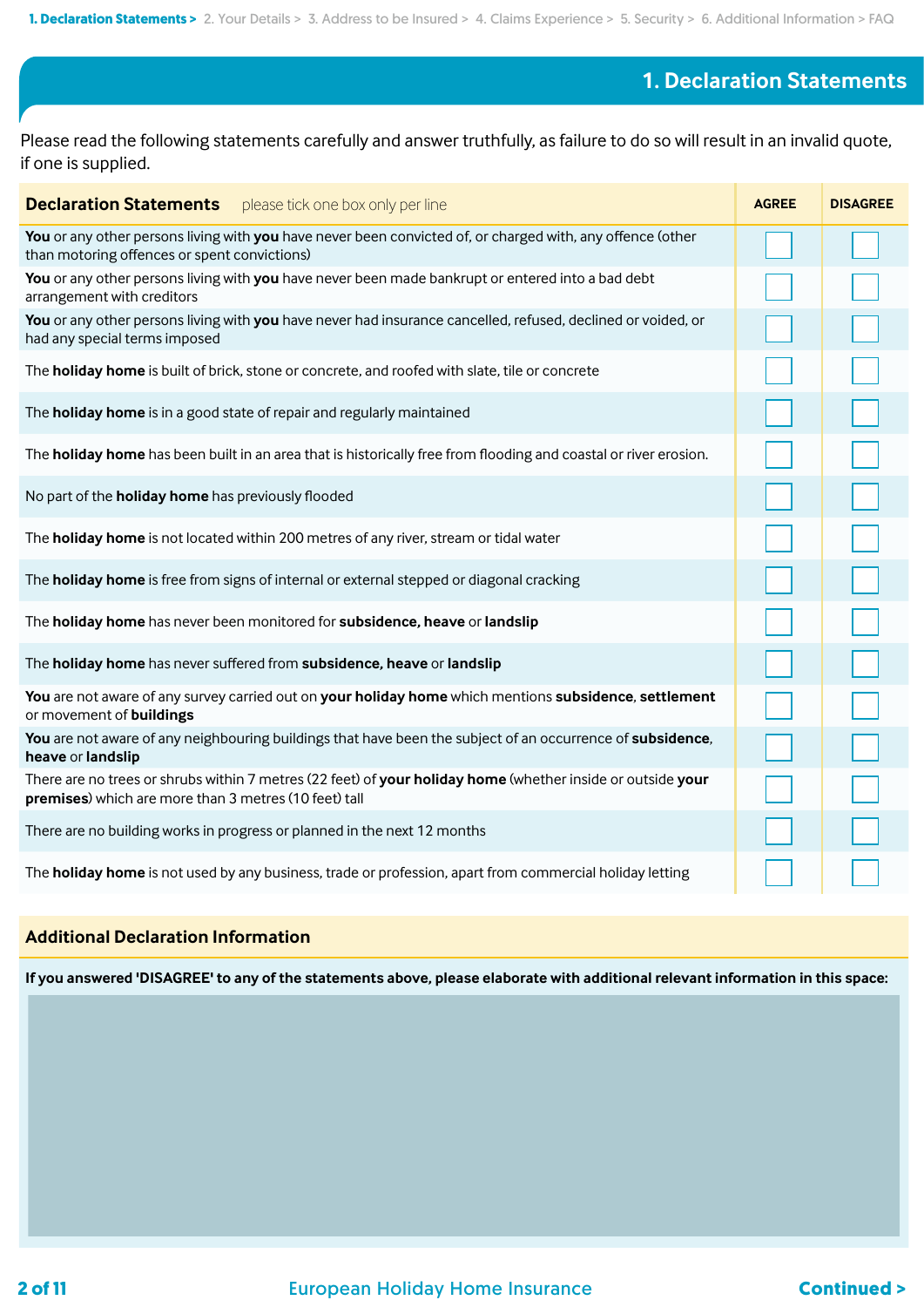## **2. Your Details**

We require a contact telephone number as we may have questions about **your** application or require further information to complete **your** quote. Please include any part-time work, full time education or unemployment when filling in **your**  Occupation.

#### **Details of Proposer**

| Title                |                      |
|----------------------|----------------------|
| Forenames            |                      |
| Surname              |                      |
| Date of Birth        |                      |
| Occupation           |                      |
| Telephone Number     | Evening:<br>Daytime: |
| Mobile Number        |                      |
| <b>Email Address</b> |                      |

## **Details of Joint Proposer** (if applicable)

| Title                |                      |
|----------------------|----------------------|
| Forenames            |                      |
| Surname              |                      |
| Date of Birth        |                      |
| Occupation           |                      |
| Telephone Number     | Evening:<br>Daytime: |
| Mobile Number        |                      |
| <b>Email Address</b> |                      |

## **Correspondence Address** (not the address to be insured)

| House Name/Number  |  |
|--------------------|--|
| <b>Street Name</b> |  |
| Town               |  |
| County             |  |
| Postcode           |  |
| Country            |  |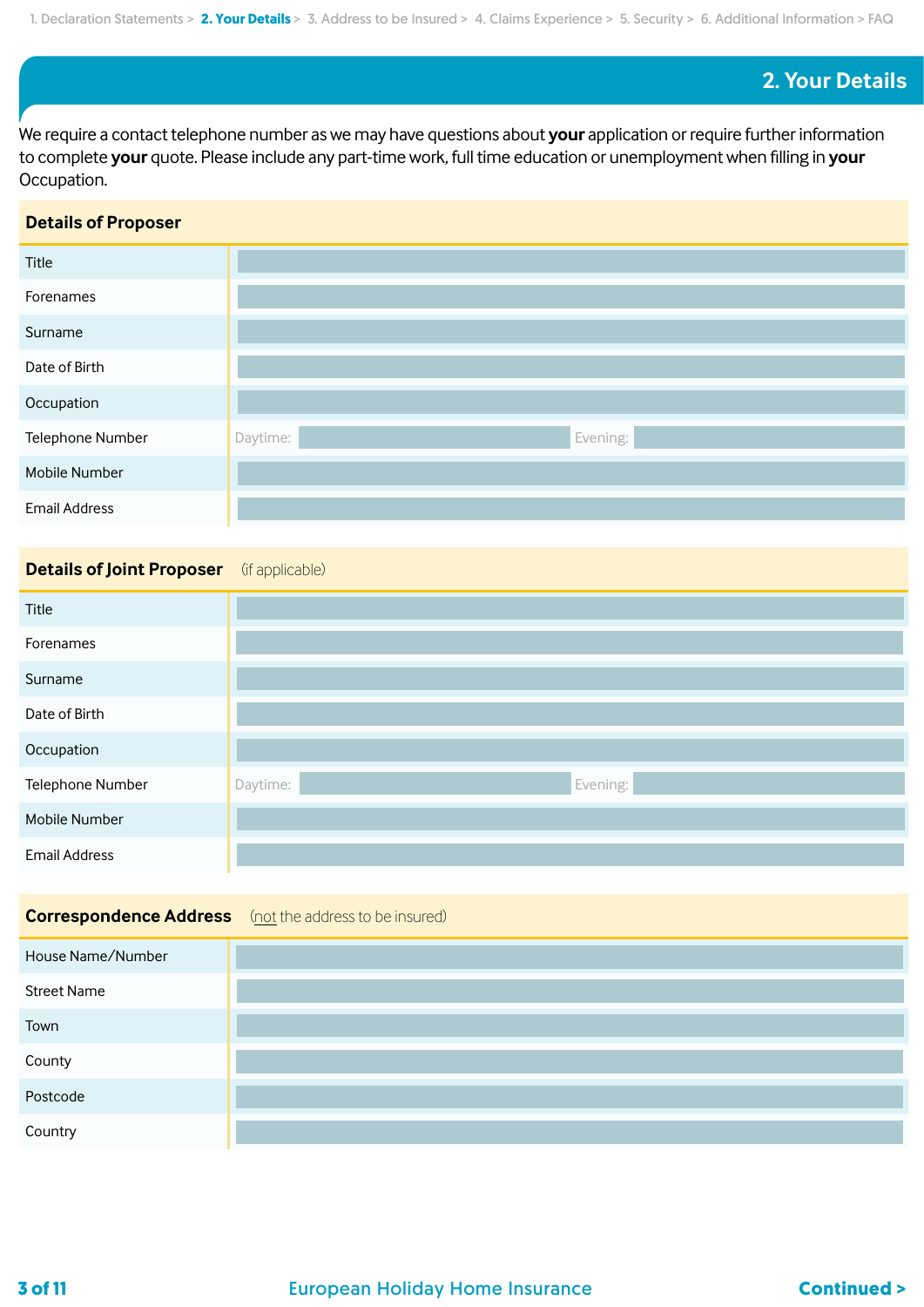**3. Address to be Insured**

**Address To Be Insured**

| House Name/Number  |  |
|--------------------|--|
| <b>Street Name</b> |  |
| Town               |  |
| County             |  |
| Postcode           |  |
| Country            |  |

**Property Type** please tick the property type of the property you wish to insure

| Above a Commercial Premises           | <b>Ground Floor Flat Conversion</b> |
|---------------------------------------|-------------------------------------|
| Above Second Floor Flat Conversion    | Ground Floor Purpose Built Flat     |
| Above Second Floor Purpose Built Flat | House Boat                          |
| Apartment - Above Ground Floor        | Mid-Terraced Bungalow               |
| Apartment - Ground Floor              | Mid-Terraced House                  |
| <b>Basement Flat Conversion</b>       | Mobile Home                         |
| Basement Purpose Built Flat           | Park Home                           |
| Block of Flats 1-4 Storeys            | Residential Caravan                 |
| Bock of Flat 4+ Storeys               | Second Floor Flat Conversion        |
| Chalet                                | Second Floor Purpose Built Flat     |
| Chateau                               | Semi-Detached Barn                  |
| Detached Barn                         | Semi-Detached Bungalow              |
| Detached Bungalow                     | Semi-Detached House                 |
| Detached House                        | <b>Static Home</b>                  |
| <b>End Terraced Bungalow</b>          | <b>Terraced Bungalow</b>            |
| <b>End Terraced House</b>             | <b>Terraced House</b>               |
| First Floor Flat Conversion           | <b>Touring Caravan</b>              |
| First Floor Purpose Built Flat        | Villa                               |
| Gite                                  | Other:                              |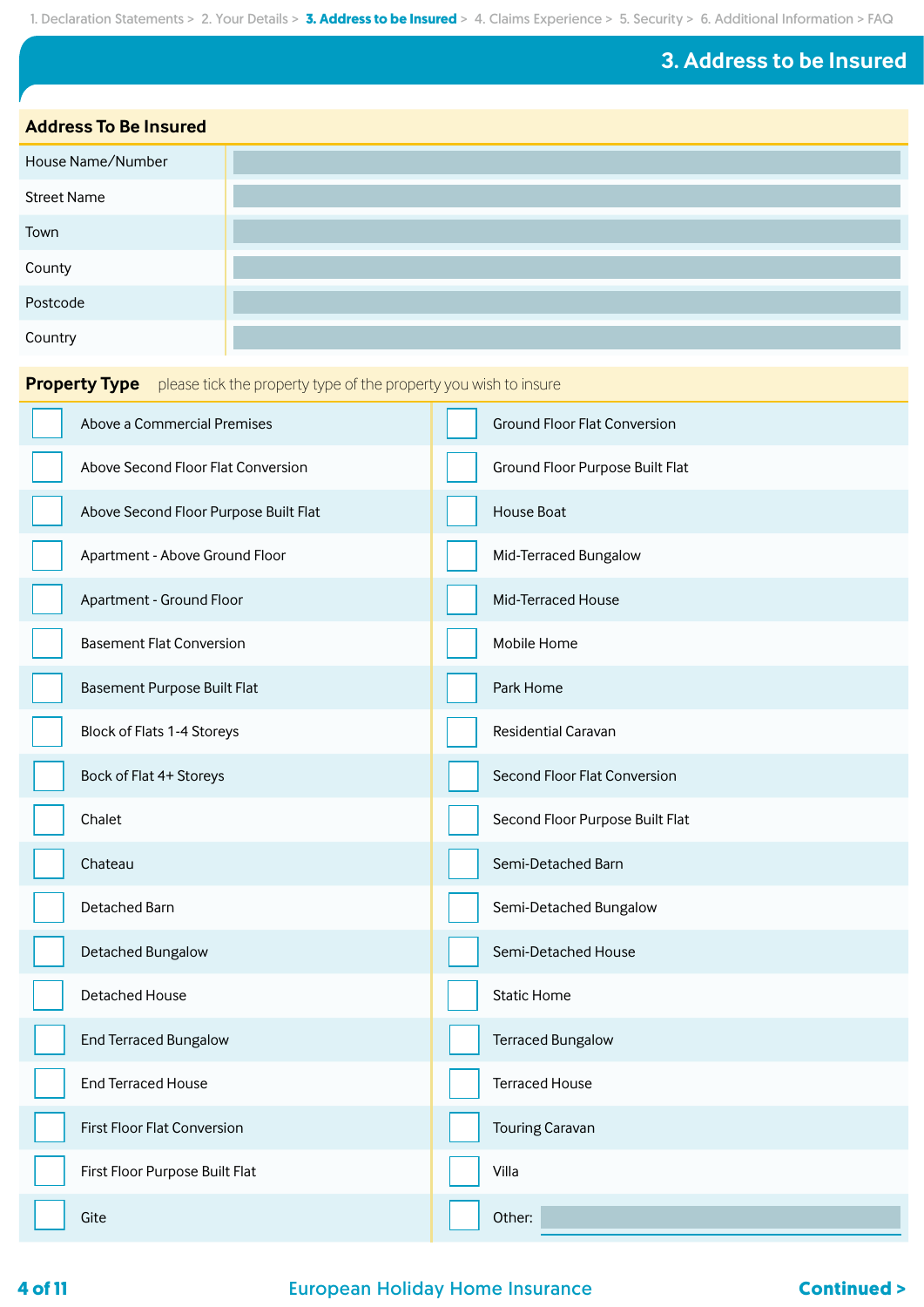

#### **Additional Property Details**

| Number of bedrooms                                                |            |           |      |
|-------------------------------------------------------------------|------------|-----------|------|
| Approximate year of build                                         |            |           |      |
| Does the property have a flat roof (if 'YES', what percentage)?   | <b>NO</b>  | YES:      | $\%$ |
| Does the property have a felt roof (if 'YES', what percentage)?   | <b>NO</b>  | YES:      | $\%$ |
| Are there any swimming pools at the <b>holiday home</b> ?         | <b>NO</b>  | YES:      |      |
| Are there any open fires or wood burners at the holiday home?     | <b>NO</b>  | YES:      |      |
|                                                                   |            |           |      |
| <b>Buildings</b> please tick one only                             |            |           |      |
| Do you require buildings cover?                                   | <b>YES</b> | <b>NO</b> |      |
| Do you require accidental damage cover for an additional premium? | <b>YES</b> | <b>NO</b> |      |

#### **IMPORTANT INFORMATION**

**You** must take reasonable steps to ensure that **your sums insured** are adequate at all times otherwise **we** will only pay a proportion of **your** claim, as detailed below.

|                                   | <b>Buildings includes:</b>                                                                       |           |                                |  |
|-----------------------------------|--------------------------------------------------------------------------------------------------|-----------|--------------------------------|--|
|                                   | the <b>holiday home</b> and its decorations ( <b>holiday home</b> is defined as: the private     |           | fixed fuel tanks               |  |
|                                   | dwelling, garages and outbuildings used as a <b>holiday home</b> at the <b>premises you</b> wish | $\bullet$ | septic tanks                   |  |
| to insure)<br>patios and terraces |                                                                                                  |           |                                |  |
|                                   | fixtures, fittings and fitted appliances attached to the <b>holiday home</b>                     |           | walls, gates and fences        |  |
|                                   | underground services, sewers, pipes, cables and drains which connect to the public               | ٠         | wind turbines and solar panels |  |
|                                   | mains                                                                                            |           | ponds                          |  |
|                                   | swimming pools and hot tubs                                                                      |           | ornamental fountains           |  |
|                                   | tennis courts                                                                                    |           | stairlifts                     |  |
|                                   | drives and paths                                                                                 |           | lamp posts                     |  |

**Buildings sum insured** is the estimated cost of rebuilding if **your buildings** were destroyed (this is not the same as the market value). It must be adequate to include **rebuilding expenses**.

If, at the time of any loss or damage, the **buildings sum insured** is not enough to reconstruct **your buildings we** will proportionally reduce the amount of any claim payment made by the percentage of under payment of premium which has arisen as a result of the shortfall in the **sum insured**.

For example, if the premium **you** have paid for **your buildings** insurance is equal to 75% of what **your** premium would have been if **your buildings sum insured** was enough to reconstruct **your buildings**, then **we** will pay up to 75% of any claim made by **you**.

| <b>Buildings Sum Insured</b> |  |
|------------------------------|--|
|                              |  |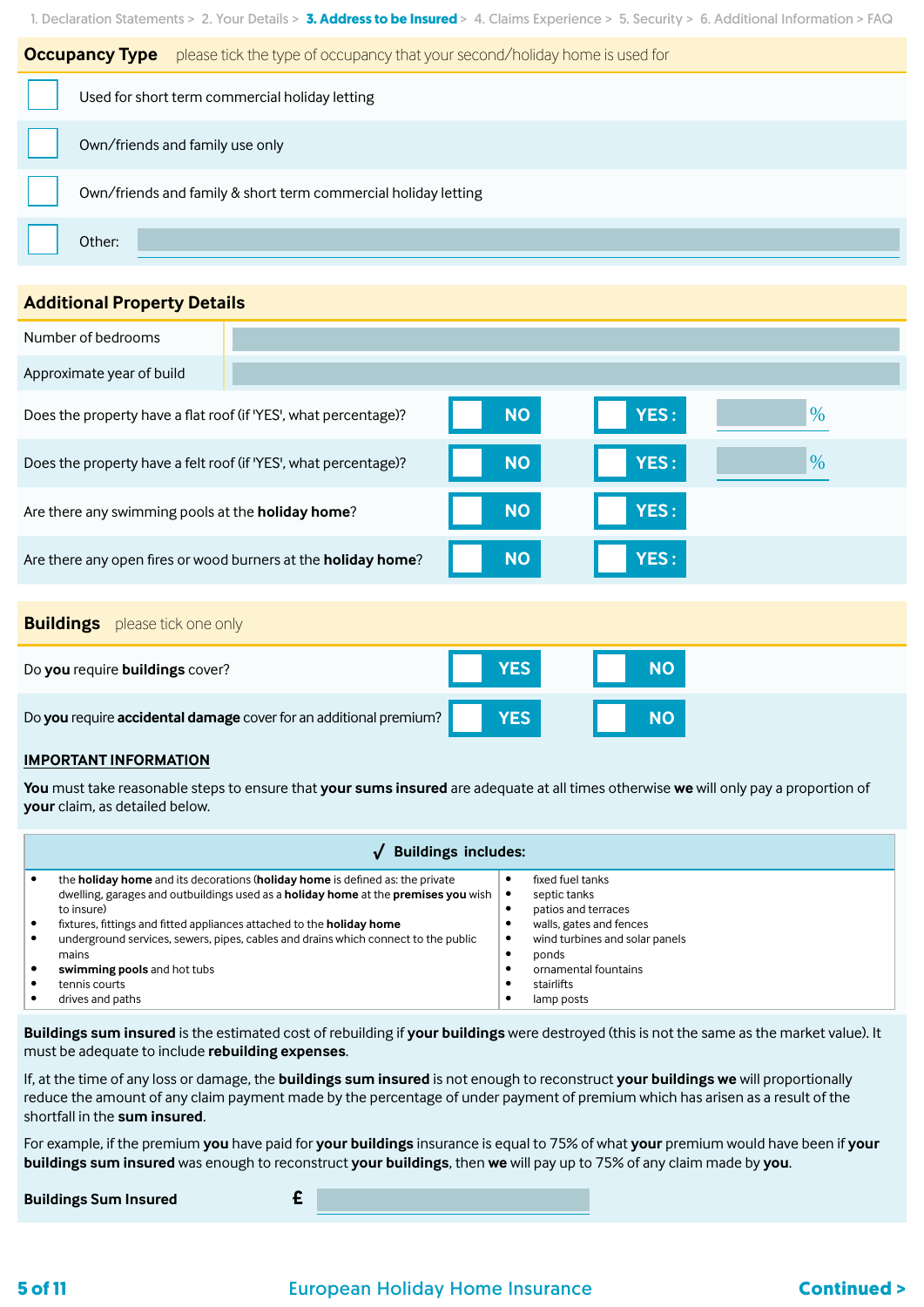| <b>Contents</b><br>please tick one only                           |            |           |
|-------------------------------------------------------------------|------------|-----------|
| Do you require contents cover?                                    | YES        | <b>NO</b> |
| Do you require accidental damage cover for an additional premium? | <b>YES</b> | <b>NO</b> |

#### **IMPORTANT INFORMATION**

**You** must take reasonable steps to ensure that **your sums insured** are adequate at all times otherwise **we** will only pay a proportion of **your** claim, as detailed below.

| <b>Contents includes:</b>                                                                                                                                                                                                                                                                                                                                                                                                                                                                                                                                                                                                                                                       | Contents do not include:                                                                                                                                                                                                                                                                                                                                                                                                                                                                                                                                                                                                                                         |
|---------------------------------------------------------------------------------------------------------------------------------------------------------------------------------------------------------------------------------------------------------------------------------------------------------------------------------------------------------------------------------------------------------------------------------------------------------------------------------------------------------------------------------------------------------------------------------------------------------------------------------------------------------------------------------|------------------------------------------------------------------------------------------------------------------------------------------------------------------------------------------------------------------------------------------------------------------------------------------------------------------------------------------------------------------------------------------------------------------------------------------------------------------------------------------------------------------------------------------------------------------------------------------------------------------------------------------------------------------|
| leaseholder's fixtures and fittings<br>carpets<br>radio and television aerials, satellite dishes, their fittings and masts which are<br>attached to the <b>holiday home</b><br>property in the open but within the premises up to £1,000 in total per claim<br>(other than radio and television aerials, satellite dishes, their fittings and masts<br>which are attached to the <b>holiday home</b> )<br>precious metals up to £2,500 per claim within the private dwelling<br>pedal cycles up to £500 per claim<br>contents in garages and outbuildings up to £2,500 in total per claim<br>fine art and antiques up to 10% of the contents sums insured in total per<br>claim | motor vehicles (other than domestic gardening equipment, motorised<br>mobility scooters, electric wheelchairs or powerchairs), caravans, trailers or<br>watercraft or their accessories other than those defined as watercraft<br>any living creature<br>any part of the buildings<br>any property held or used for business purposes other than contents used or<br>held to furnish the premises for use as a holiday home<br>any property insured under any other insurance<br>deeds, registered bonds and other such documents<br>gemstones, jewellery, watches and furs<br>land or water<br>$\bullet$<br>stamp or coin collections<br>money and credit cards |

If, at the time of any loss or damage, the **contents sum insured** is not enough to replace the entire **contents** of **your holiday home** as new, **we** will proportionally reduce the amount of any claim payment made by the percentage of under payment of premium which has arisen as a result of the shortfall in the **sum insured**.

For example, if the premium **you** have paid for **your contents** insurance is equal to 75% of what **your** premium would have been if **your contents sum insured** was enough to replace the entire **contents** of **your holiday home** as new, then **we** will pay up to 75% of any claim made by **you**.

**General Contents Sum Insured £**

**Desired Excess** please tick the excess amount you would like for both Contents and Buildings Cover

| <b>Desired Excess Amount</b> | <b>Contents</b> | <b>Buildings</b> |
|------------------------------|-----------------|------------------|
| £100                         |                 |                  |
| £250                         |                 |                  |
| £500                         |                 |                  |
| £1,000                       |                 |                  |
| £2,500                       |                 |                  |
| £5,000                       |                 |                  |

**Please Note:** The **excess** for **subsidence** may be fixed. You should check the **policy** wording or contact Customer Services if you are unsure.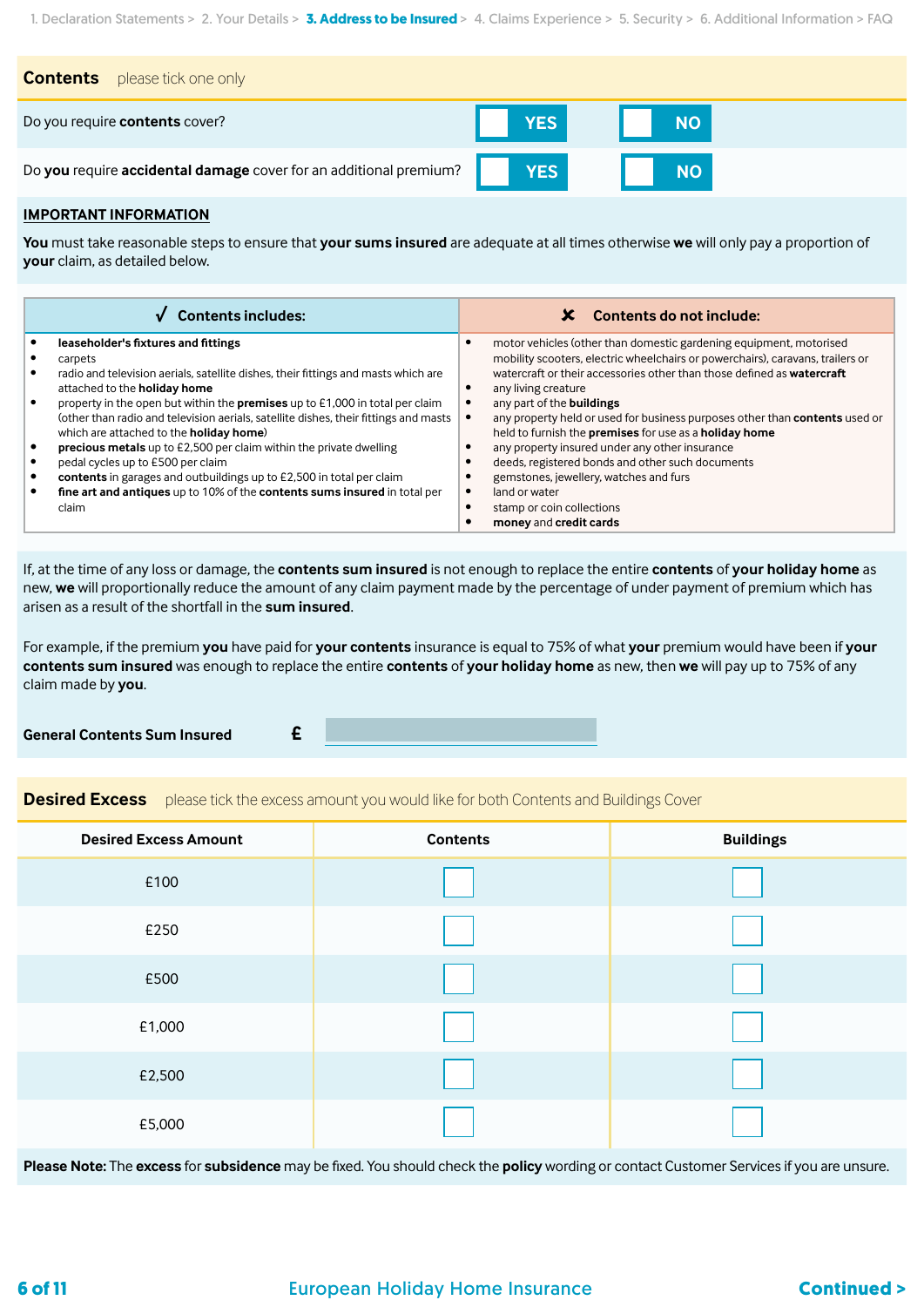# **4. Claims Experience**

| <b>Claims History</b> please tick one only                                                                                                                                                                                                 | <b>YES</b> | <b>NO</b> |
|--------------------------------------------------------------------------------------------------------------------------------------------------------------------------------------------------------------------------------------------|------------|-----------|
| Has the proposer or any member of the family or any person normally residing at the <b>premises</b> sustained any<br>loss or damage during the last 5 years which would have been covered under this insurance, whether claimed<br>or not? |            |           |

If 'YES', please give details including a brief description, location of the loss (at a previous address or away from the **home**), amount and status of the claim(s) (settled, declined, outstanding or not claimed for) in the table below:

| <b>Date of Loss</b> | <b>Brief Description of Loss/Damage</b> | Location | Amount | <b>Status</b> |
|---------------------|-----------------------------------------|----------|--------|---------------|
|                     |                                         |          |        |               |
|                     |                                         |          |        |               |
|                     |                                         |          |        |               |
|                     |                                         |          |        |               |
|                     |                                         |          |        |               |
|                     |                                         |          |        |               |
|                     |                                         |          |        |               |
|                     |                                         |          |        |               |
|                     |                                         |          |        |               |
|                     |                                         |          |        |               |
|                     |                                         |          |        |               |
|                     |                                         |          |        |               |
|                     |                                         |          |        |               |
|                     |                                         |          |        |               |
|                     |                                         |          |        |               |
|                     |                                         |          |        |               |
|                     |                                         |          |        |               |
|                     |                                         |          |        |               |
|                     |                                         |          |        |               |
|                     |                                         |          |        |               |
|                     |                                         |          |        |               |
|                     |                                         |          |        |               |
|                     |                                         |          |        |               |
|                     |                                         |          |        |               |
|                     |                                         |          |        |               |
|                     |                                         |          |        |               |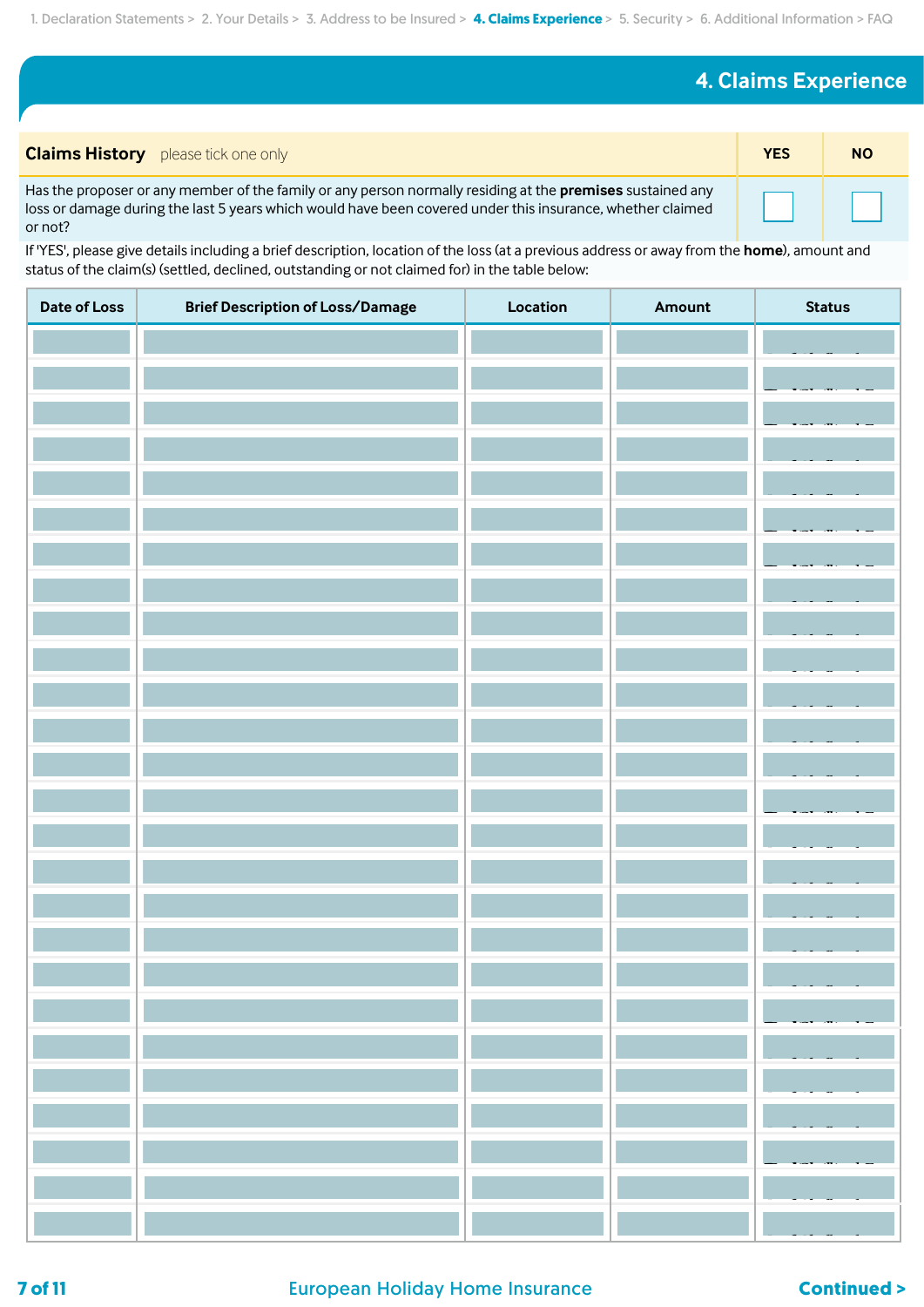# **5. Security**

| <b>Security Details</b> please tick one only                                                                                                                                                                                                              | <b>YES</b> | <b>NO</b> |
|-----------------------------------------------------------------------------------------------------------------------------------------------------------------------------------------------------------------------------------------------------------|------------|-----------|
| Are the final exit doors secured by:<br>a) mortice deadlock with at least 5 levers;<br>b) a rim deadlock or:<br>c) If the door(s) are UPVC or double glazed, a multi-point locking system with either:<br>a lever or built-in deadlocking cylinder?       |            |           |
| Are all other external doors secured by:<br>a) mortice deadlock or a deadlock or;<br>b) a multi-point locking system with either a lever or built-in deadlocking cyclinder or;<br>c) key-operated security bolts fitted internally to the top and bottom? |            |           |
| Are all opening sections of the:<br>basement<br>$\bullet$<br>ground floor and easily accessible windows<br>$\bullet$<br>fanlights and skylights<br>$\bullet$<br>to the buildings secured by key-operated window locks?                                    |            |           |
| If you answered 'NO' to any of the questions above, please add additional notes here:                                                                                                                                                                     |            |           |
|                                                                                                                                                                                                                                                           |            |           |

| <b>Burglar Alarm</b> please tick one only                             |                                                                                                            | <b>YES</b>  | <b>NO</b> |
|-----------------------------------------------------------------------|------------------------------------------------------------------------------------------------------------|-------------|-----------|
|                                                                       | Is the <b>holiday home</b> fitted with a burglar alarm? If 'NO', skip to Section 6. Additional Information |             |           |
| Who installed the alarm?                                              |                                                                                                            |             |           |
| Is the alarm maintained under a contract with the installing company? |                                                                                                            | <b>LILE</b> |           |
| If 'YES', how often is it maintained?                                 |                                                                                                            |             |           |
| What type of signalling does the alarm use?                           |                                                                                                            |             |           |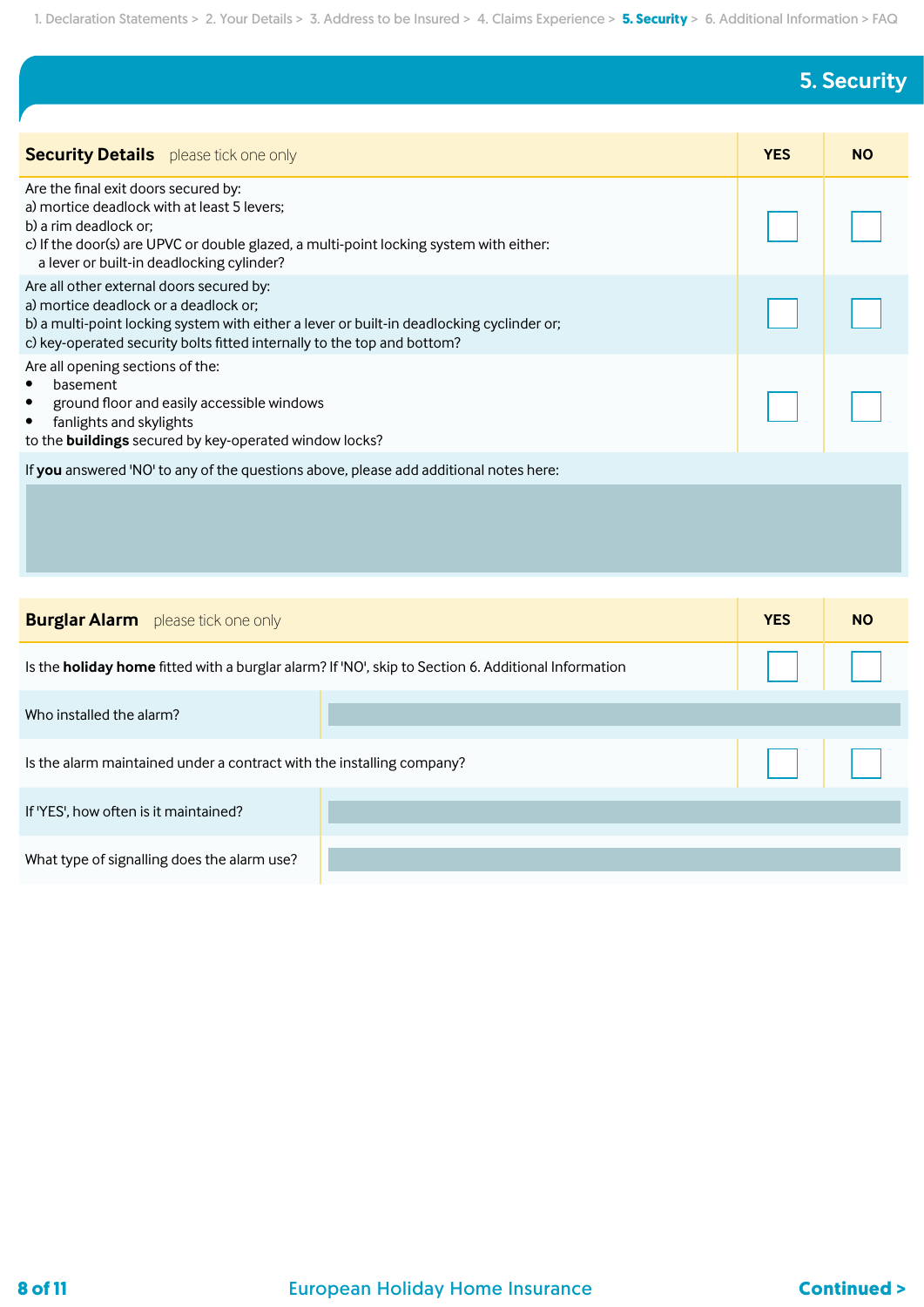# **6. Additional Information**

| <b>Additional Information</b> |                                                                                                       |           |  |
|-------------------------------|-------------------------------------------------------------------------------------------------------|-----------|--|
| Number of years claim-free    |                                                                                                       |           |  |
|                               | <b>YES</b><br>Do/will you have a UK bank account for the collection of premium and payment of claims? | <b>NO</b> |  |
|                               |                                                                                                       |           |  |
| <b>Previous Insurance</b>     | please provide the name(s) of your previous insurers                                                  |           |  |
| <b>Buildings</b>              |                                                                                                       |           |  |
| <b>Contents</b>               |                                                                                                       |           |  |

**Supporting Information** please use this space to add any supporting information that you feel is relevant to your application

### **Declaration**

**To the best of my knowledge and belief the information provided in connection with this proposal, whether in my own hand or not, is true.**

**I understand that non-disclosure and/or misrepresentation of any relevant fact may entitle Insurers to void the insurance. This proposal and the information provided in connection therewith contain statements upon which Insurers will rely in deciding to accept this insurance. Should a contract of insurance be concluded this proposal will form the basis of the insurance.**

|                                                                                      | Subject to acceptance by Insurers, when would you like the insurance to commence? | Date: |  |  |
|--------------------------------------------------------------------------------------|-----------------------------------------------------------------------------------|-------|--|--|
|                                                                                      | <b>Signature of Proposer(s)</b>                                                   |       |  |  |
| Signed:                                                                              |                                                                                   | Date: |  |  |
| Signed: X                                                                            |                                                                                   | Date: |  |  |
| Please refer to the instructions on page 1 as to how to submit this form. Thank you. |                                                                                   |       |  |  |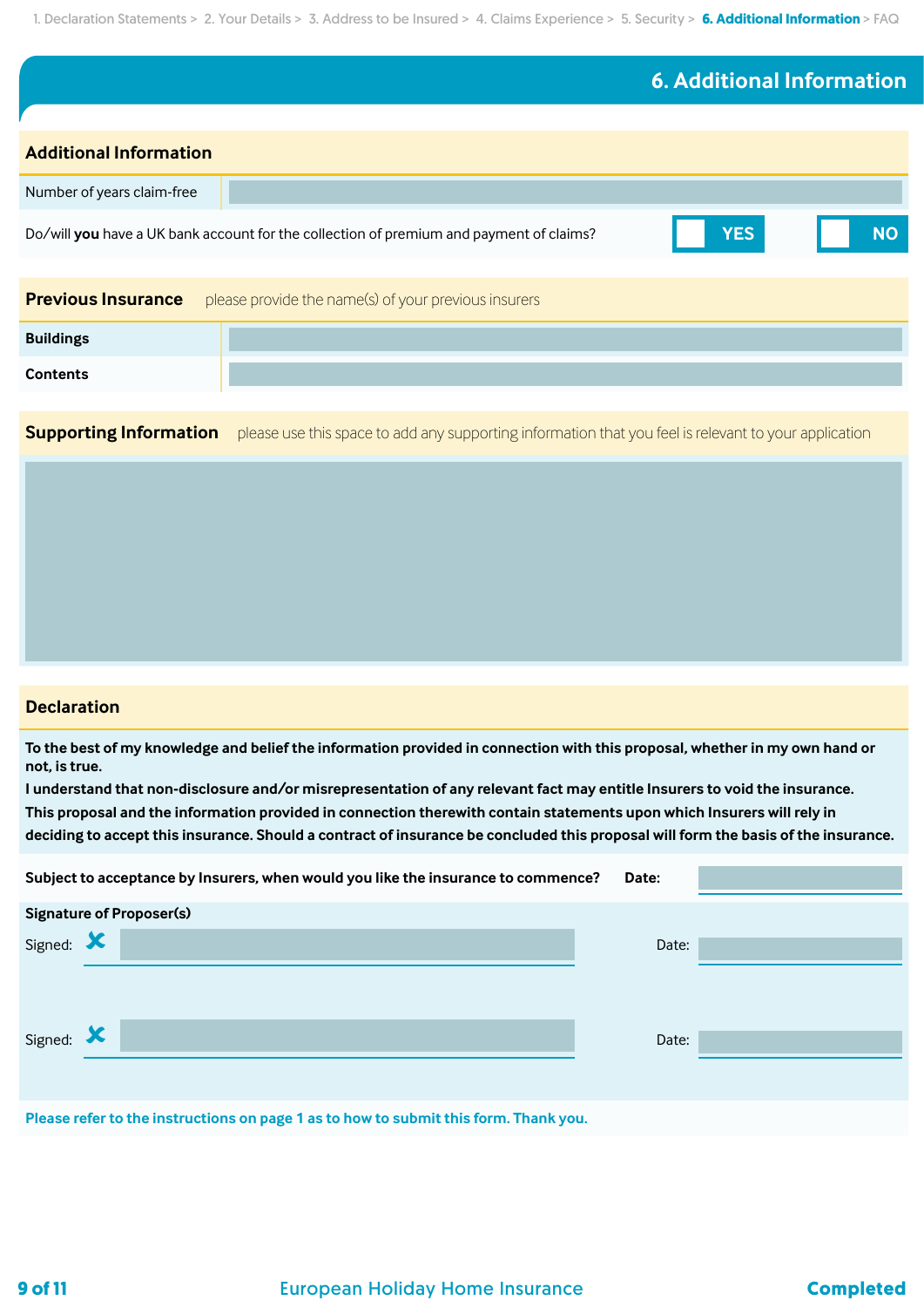## **FAQs & Definitions**

Throughout this Questionnaire, words that hold a special/particular meaning have been bolded. Definitions of these words can be found below. If you are having trouble understanding any definitions or require further clarification, please contact one of our specialists.

| <b>Words with Special Meanings</b>                                                                                                                     |                                                                                                                                                                                                                                                                                                                                                                                                                                                                                                                                                                                                                                                                                                                                                                                                                    |                                                                                                                                                                                                                                                                                                                                                                                                                                                                                                                                                                                                                                                                                                                                                                                                      |  |
|--------------------------------------------------------------------------------------------------------------------------------------------------------|--------------------------------------------------------------------------------------------------------------------------------------------------------------------------------------------------------------------------------------------------------------------------------------------------------------------------------------------------------------------------------------------------------------------------------------------------------------------------------------------------------------------------------------------------------------------------------------------------------------------------------------------------------------------------------------------------------------------------------------------------------------------------------------------------------------------|------------------------------------------------------------------------------------------------------------------------------------------------------------------------------------------------------------------------------------------------------------------------------------------------------------------------------------------------------------------------------------------------------------------------------------------------------------------------------------------------------------------------------------------------------------------------------------------------------------------------------------------------------------------------------------------------------------------------------------------------------------------------------------------------------|--|
| <b>Accidental Damage</b>                                                                                                                               | Sudden and unintentional physical damage that occurs unexpectedly and not through wear and tear, breakdown or<br>malfunction.                                                                                                                                                                                                                                                                                                                                                                                                                                                                                                                                                                                                                                                                                      |                                                                                                                                                                                                                                                                                                                                                                                                                                                                                                                                                                                                                                                                                                                                                                                                      |  |
| <b>Buildings</b>                                                                                                                                       | the holiday home and its decorations<br>٠<br>fixtures, fittings and fitted appliances attached to the<br>$\bullet$<br>holiday home<br>underground services, sewers, pipes, cables and drains<br>$\bullet$<br>which connect to the public mains<br>swimming pools and hot tubs<br>$\bullet$<br>tennis courts<br>$\bullet$<br>drives and paths<br>$\bullet$                                                                                                                                                                                                                                                                                                                                                                                                                                                          | fixed fuel tanks<br>٠<br>septic tanks<br>patios and terraces<br>walls, gates and fences<br>wind turbines, solar panels and lamp posts<br>$\bullet$<br>ornamental fountains<br>$\bullet$<br>ponds you own or for which you are legally liable<br>$\bullet$<br>and within the premises named on your schedule.<br>stairlifts                                                                                                                                                                                                                                                                                                                                                                                                                                                                           |  |
| <b>Credit Cards</b>                                                                                                                                    | Credit cards, charge cards, debit cards, bankers cards and cash dispenser cards which belong to you.                                                                                                                                                                                                                                                                                                                                                                                                                                                                                                                                                                                                                                                                                                               |                                                                                                                                                                                                                                                                                                                                                                                                                                                                                                                                                                                                                                                                                                                                                                                                      |  |
| <b>Contents</b><br>Household goods and personal<br>property within the holiday<br>home which belong to you or for<br>which you are legally liable for. | <b>Contents does include:</b><br>$\bullet$<br>leaseholder's fixtures and fittings<br>carpets<br>$\bullet$<br>radio and television aerials, satellite dishes, their fittings<br>$\bullet$<br>and masts which are attached to the holiday home<br>property in the open but within the premises up<br>$\bullet$<br>to £1,000 in total per claim (other than radio and<br>television aerials, satellite dishes, their fittings and<br>masts which are attached to the holiday home)<br>$\bullet$<br>precious metals up to £2,500 per claim within the<br>private dwelling<br>pedal cycles up to £500 per claim<br>$\bullet$<br>contents in garages and outbuildings up to £2,500 in<br>$\bullet$<br>total per claim<br>fine art and antiques up to 10% of the contents<br>$\bullet$<br>sums insured in total per claim | Contents do not include:<br>motor vehicles (other than domestic gardening<br>٠<br>equipment, motorised mobility scooters, electric<br>wheelchairs or powerchairs), caravans, trailers or<br>watercraft or their accessories other than those<br>defined as <b>watercraft</b><br>any living creature<br>$\bullet$<br>any part of the buildings<br>$\bullet$<br>any property held or used for business purposes<br>$\bullet$<br>other than contents used or held to furnish the<br>premises for use as a holiday home<br>any property insured under any other insurance<br>$\bullet$<br>deeds, registered bonds and other such documents<br>$\bullet$<br>gemstones, jewellery, watches and furs<br>٠<br>land or water<br>$\bullet$<br>$\bullet$<br>stamp or coin collections<br>money and credit cards |  |
| Domestic employee(s)                                                                                                                                   | Any person employed by you under a contract of service which is solely for private domestic duties excluding any employee<br>involved in demolition, alterations, extensions or renovations to any part of the holiday home.                                                                                                                                                                                                                                                                                                                                                                                                                                                                                                                                                                                       |                                                                                                                                                                                                                                                                                                                                                                                                                                                                                                                                                                                                                                                                                                                                                                                                      |  |
| Endorsement(s)                                                                                                                                         | A change in the terms and conditions of this insurance that can extend or restrict cover.                                                                                                                                                                                                                                                                                                                                                                                                                                                                                                                                                                                                                                                                                                                          |                                                                                                                                                                                                                                                                                                                                                                                                                                                                                                                                                                                                                                                                                                                                                                                                      |  |
| <b>Excess</b>                                                                                                                                          | The amount shown on your schedule or endorsement(s) which you will be responsible for paying in the event of each and<br>every claim.                                                                                                                                                                                                                                                                                                                                                                                                                                                                                                                                                                                                                                                                              |                                                                                                                                                                                                                                                                                                                                                                                                                                                                                                                                                                                                                                                                                                                                                                                                      |  |
| Fine art and antiques                                                                                                                                  | Individual items, collections and sets which are artistic of merit, historical value, novel, rare and/or unique including:<br>Antique and designer made furniture, paintings, drawings, etchings, prints, photographs, tapestries, carpets, rugs,<br>$\bullet$<br>books and manuscripts.<br>Sculptures, ornaments, porcelain and glass.<br>$\bullet$<br>Clocks, barometers, mechanical art and objects d'art.<br>$\bullet$<br>Medal collections, wines, memorabilia and other collectables such as models and dolls all belonging to you for which<br>$\bullet$<br>you are legally responsible.<br>Fine art and antiques does not include precious metals.                                                                                                                                                         |                                                                                                                                                                                                                                                                                                                                                                                                                                                                                                                                                                                                                                                                                                                                                                                                      |  |
| Heave                                                                                                                                                  | Upward movement of the ground beneath the foundations of the <b>buildings</b> as a result of the soil expanding.                                                                                                                                                                                                                                                                                                                                                                                                                                                                                                                                                                                                                                                                                                   |                                                                                                                                                                                                                                                                                                                                                                                                                                                                                                                                                                                                                                                                                                                                                                                                      |  |
| <b>Holiday home</b>                                                                                                                                    | The private dwelling, the garages and outbuildings used as a holiday home at the premises shown on your schedule.                                                                                                                                                                                                                                                                                                                                                                                                                                                                                                                                                                                                                                                                                                  |                                                                                                                                                                                                                                                                                                                                                                                                                                                                                                                                                                                                                                                                                                                                                                                                      |  |
| Landslip                                                                                                                                               | Downward movement of sloping ground.                                                                                                                                                                                                                                                                                                                                                                                                                                                                                                                                                                                                                                                                                                                                                                               |                                                                                                                                                                                                                                                                                                                                                                                                                                                                                                                                                                                                                                                                                                                                                                                                      |  |